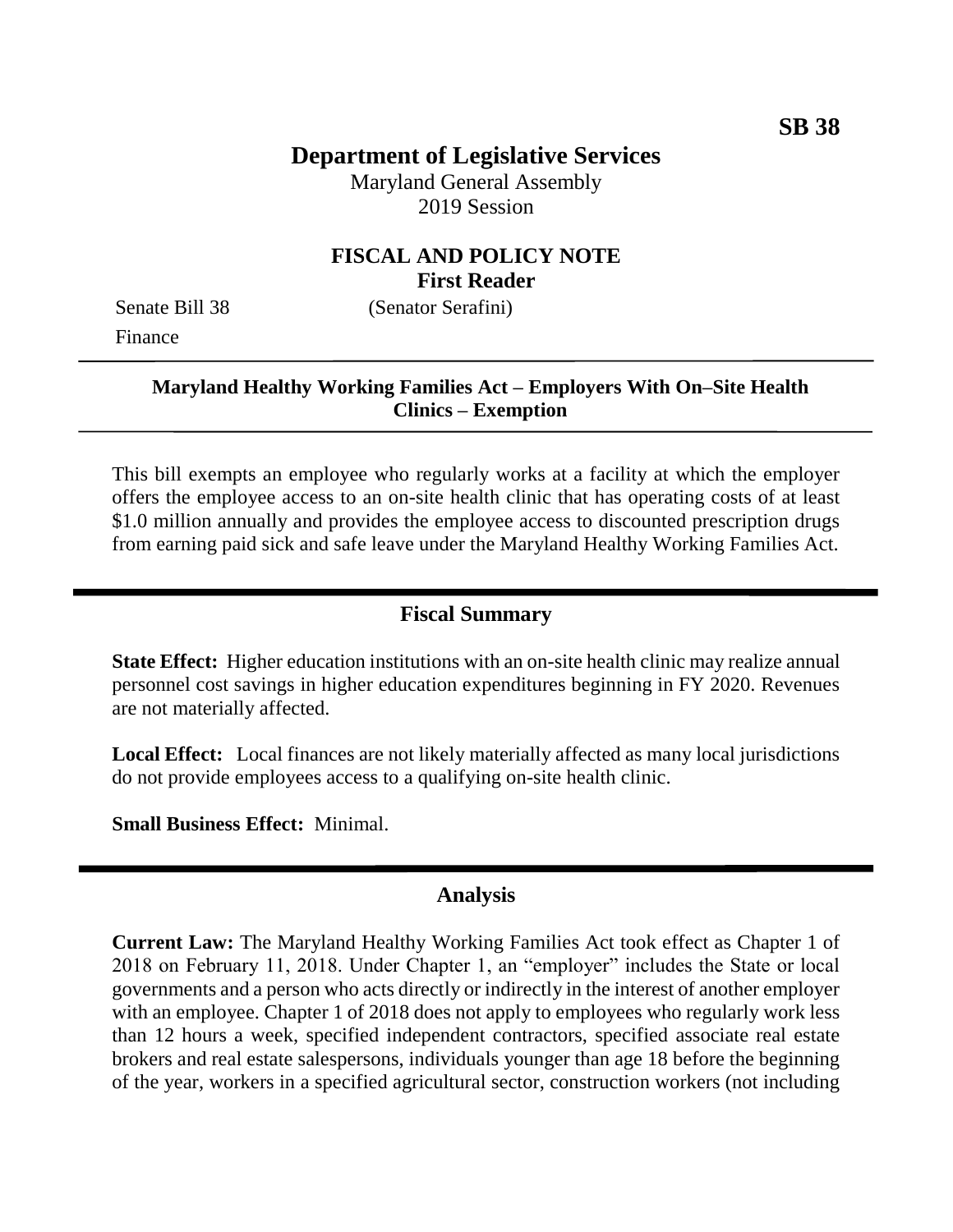specified employees) covered in a collective bargaining agreement in which the Act's requirements are clearly waived, specified employees who work on an as-needed basis in a health or human services industry, or specified employees of a temporary service or employment agency.

### *Leave Accrual Rates*

Chapter 1 requires an employer with 15 or more employees to have a sick and safe leave policy under which an employee earns at least 1 hour of *paid* sick and safe leave, at the same rate as the employee normally earns, for every 30 hours an employee works. An employer with 14 or fewer employees, based on the average monthly number of employees during the preceding year, must at least have a sick and safe leave policy that provides an employee with at least 1 hour of *unpaid* sick and safe leave for every 30 hours an employee works. An employer is not required to allow an employee to earn or carry over more than 40 hours of earned sick and safe leave in a year, use more than 64 hours of earned leave in a year, accrue more than 64 hours at any time, or use earned sick and safe leave during the first 106 calendar days the employee works for the employer. An employer is not required to carry over unused earned sick and safe leave if the leave is awarded at the beginning of each year.

An employer is not required to allow an employee to accrue earned sick and safe leave during (1) a two-week pay period in which the employee worked fewer than 24 hours total; (2) a one-week pay period if the employee worked fewer than a total of 24 hours in the current and immediately preceding pay period; or (3) a pay period in which the employee is paid twice a month and the employee worked fewer than 26 hours in the pay period.

An employer must allow an employee to use earned sick and safe leave:

- to care for or treat the employee's mental or physical illness, injury, or condition;
- to obtain preventive medical care for the employee or employee's family member;
- to care for a family member with a mental or physical illness, injury, or condition;
- for maternity or paternity leave; and
- for specified circumstances due to domestic violence, sexual assault, or stalking committed against the employee or the employee's family member.

An employer is not required to compensate an employee for unused earned sick and safe leave when the employee leaves the employer's employment. An employer that rehires an employee within 37 weeks after leaving employment is required to reinstate any unused earned sick and safe leave that had accrued at the time of separation unless the employer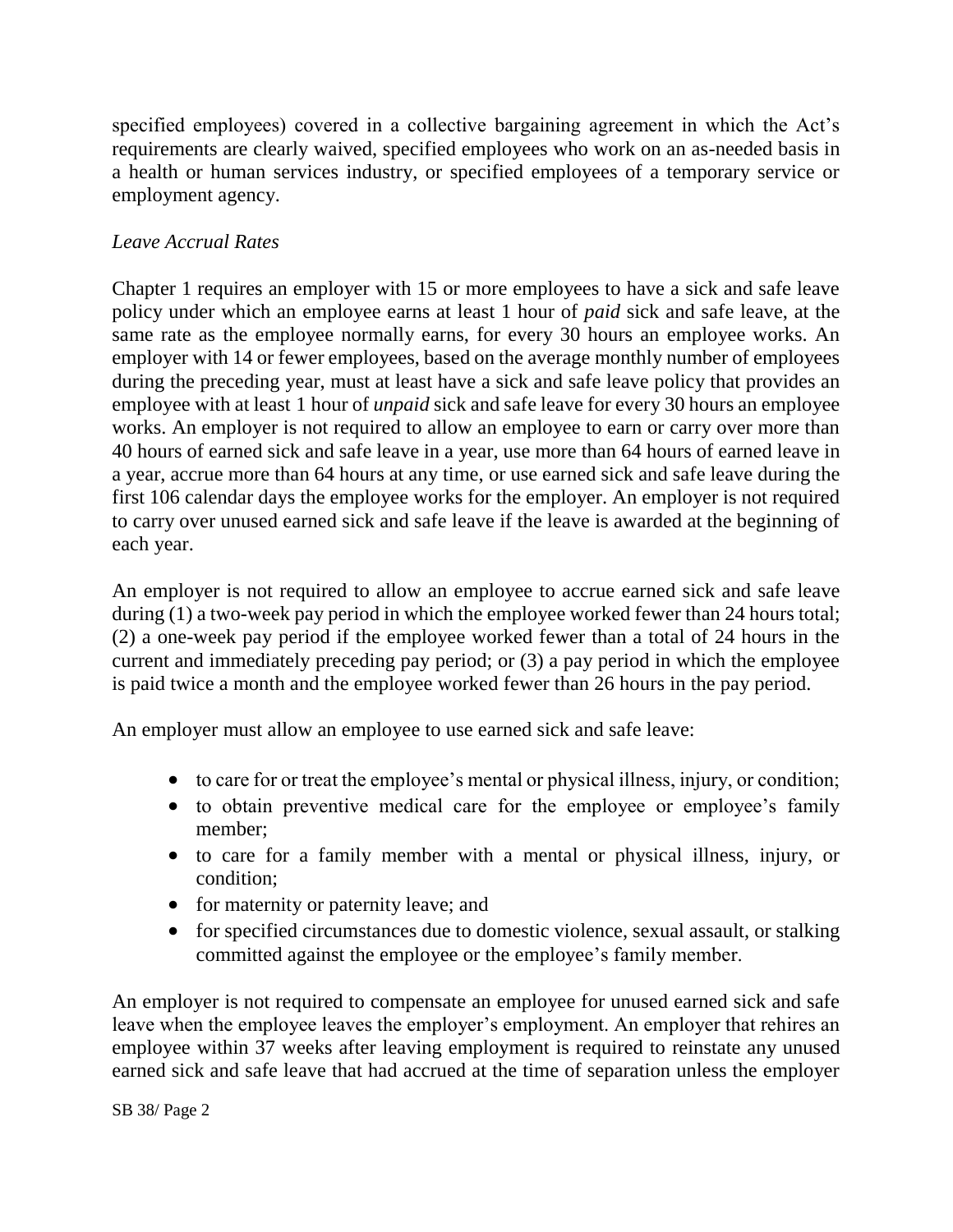voluntarily paid out the unused earned sick and safe leave. An employer is not required to modify an existing paid leave policy if (1) the terms and conditions are at least equivalent to those under the law or (2) the paid leave policy does not reduce employee compensation for an absence due to sick or safe leave. An employer is not prevented from establishing a policy that allows employees to voluntarily exchange assigned work hours. An employer is not prohibited from adopting and enforcing a policy that prohibits the improper use of earned sick and safe leave. An employer may deny a request to take earned sick and safe leave under specified circumstances related to the disruption of the employer's business or provision of services to an individual with a developmental disability or mental illness.

An employer may require an employee who uses earned sick and safe leave for more than two consecutive scheduled shifts to provide verification that the leave was used appropriately. An employer may also require verification under specified circumstances when the leave is used during the period between the first 107 and 120 calendar days that employee was employed by the employer.

### *Required Recordkeeping*

An employer must keep relevant records for at least three years, and the Commissioner of Labor and Industry may inspect an employer's records regarding earned sick and safe leave. There is a rebuttable presumption that an employer has violated the earned sick and safe leave provisions if the employer fails to either keep records or allow the commissioner to inspect records. The commissioner may waive a civil penalty if the penalty was assessed for a violation that was due to an error caused by a third-party payroll service provider with whom the employer in good faith contracted for services.

#### *Enforcement Provisions*

If an employee believes that an employer has violated the Maryland Healthy Working Families Act, the employee may file a written complaint with the commissioner. The commissioner must conduct an investigation and attempt to resolve the issue informally through mediation within 90 days of the written complaint. If the commissioner is unable to resolve the issue through mediation and determines that an employer has violated a provision of the law, the commissioner must issue an order, subject to the hearing and notice requirements of the Administrative Procedure Act. The order must describe the violation and direct the payment of the full monetary value of any unpaid earned sick and safe leave and any actual economic damages. The order may, in the commissioner's discretion, direct the payment of an additional amount of up to three times the value of the employee's hourly wage for each violation and assess a civil penalty of up to \$1,000 for each employee for whom the employer is not in compliance. If an employer does not comply with an order within 30 days of the issuance of the order, the commissioner may ask the Attorney General to bring an action – either on behalf of the employee (with the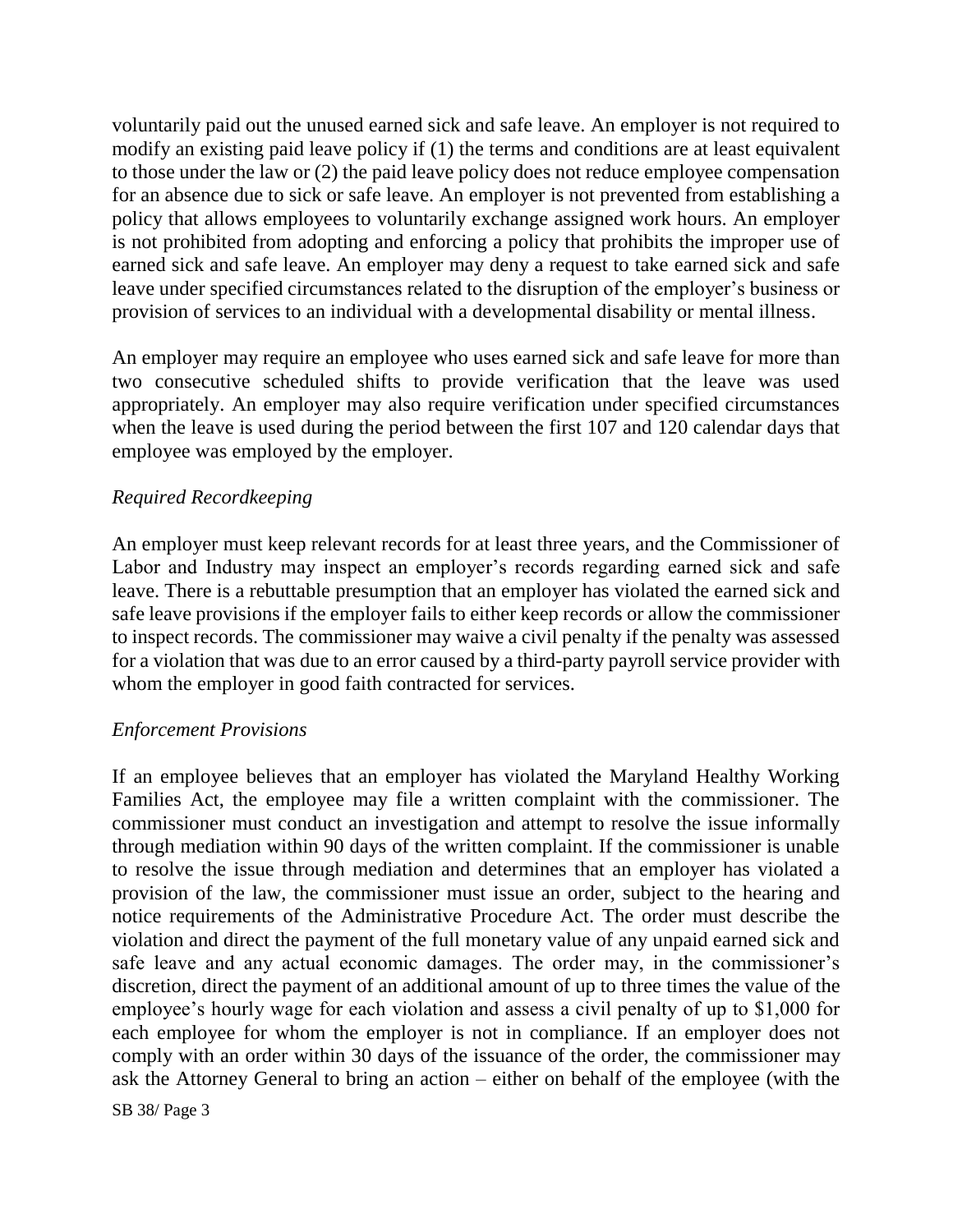employee's written consent) or to enforce the order for the civil penalty – in the county where the employer is located.

In addition, within three years of the order, an employee may bring a civil action to enforce the order in the county where the employer is located. If an employee prevails in such an action to enforce an order, the court may award three times the value of the employee's unpaid earned sick and safe leave, punitive damages in an amount determined by the court, reasonable legal fees, injunctive relief if appropriate, and any other appropriate relief.

A person may not interfere with the exercise of, or the attempt to exercise, any right given under the Maryland Healthy Working Families Act. An employer may not take adverse action or discriminate against an employee because the employee exercised in good faith the rights granted by the Act. Additionally, an employer may not interfere with, restrain, or deny an employee exercising rights provided under the Maryland Healthy Working Families Act or apply a specified absence control policy that could lead to adverse action. An employee who mistakenly, but in good faith, alleges a violation under the Act is protected. An employee may not, in bad faith, file a complaint with the commissioner alleging a violation, bring an action, or testify in an action regarding earned sick and safe leave. An employee who violates these provisions is guilty of a misdemeanor and on conviction is subject to a maximum \$1,000 fine.

**Background:** The Office of Small Business Regulatory Assistance within the Department of Labor, Licensing, and Regulation (DLLR) was established to assist small businesses in complying with the Maryland Healthy Working Families Act. Any employer or employee with specific questions relating to the law can email their questions to [small.business@maryland.gov.](mailto:small.business@maryland.gov)

**State Expenditures:** DLLR can implement the bill with existing resources. The Department of Budget and Management advises that there is no effect on State Personnel Management System employees. However, higher education institutions with an eligible on-site health clinic may realize annual cost savings (higher education expenditures) beginning in fiscal 2020 from not providing paid sick and safe leave to State employees who are currently eligible for leave benefits only under the Maryland Healthy Working Families Act.

For example, the University of Maryland, College Park Campus has Contingent Category 1 employees who only receive leave benefits under the Maryland Healthy Working Families Act, so the university could realize significant cost savings from no longer providing these employees with paid sick and safe leave since it has an on-site health clinic.